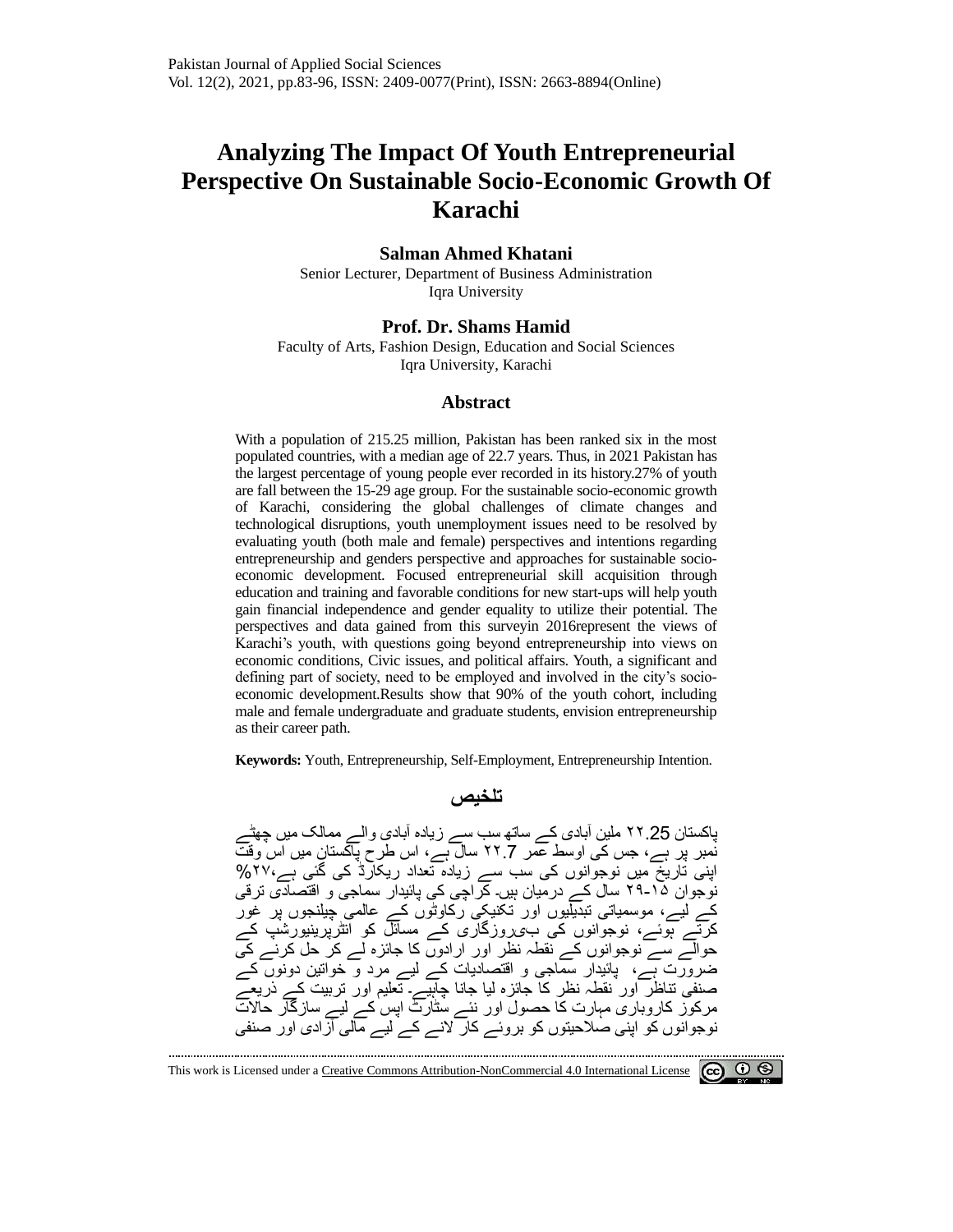مساوات حاصل کرنے میں مدد فراہ م کریں گے۔ اس سروے سے حاصل کردہ نقطہ نظر اور اعداد و شمار کراچی کے نوجوانوں کے خیاالت کے نمائندے ہیں، جن میں کاروبار سے آگے نکل کر معاشی حاالت، سماجی مسائل اور سیاسی امور پر سواالت ہوتے ہیں۔ نوجوانوں کو، جو معاشرے کا ایک اہم اور متعین حصہ ہے، کو شہر کی سماجی و اقتصادی ترقی میں بہتر روزگار کے ساتھ شامل ہونے کی ضرورت ہے۔ نتائج سے پتہ چلتا ہے کہ ۹۰فیصد نوجوانوں کا گروپ، بشمول مرد اور خواتین انڈر گریجویٹ اور گریجویٹ طلباء، اپنے کیریئر کے راستے کے طور پر انٹرپرینیورشپ کا تصور کرتے ہیں۔ **کلیدی الفاظ:** نوجوان; کاروبار کو فروغ؛ اپنا روزگار؛ کاروباریارادہ

# **Introduction**

An entrepreneur is a French word first used in literature in 1253 in a different form, "empreneur," but in 1433, it became "entrepreneur," which means "between taker" or "go-between" (Rey, 1994). In the 17th and 18th centuries, the term "entrepreneur" evolved in French economics (Dees, 1998). There is no particular, perfect definition of an entrepreneur is available in literature as understood that there is no "one best way" (Taylor, 1947). However, different writers coined different definitions according to their perspectives and the working definition they want to focus on in their research. In this study, the term Entrepreneurship means the formation of a new business organization. Countries with large young populations experience significant challenges, in particular, the shortage of resources. On the flip side, however, people in the working-age population tend to be net earners, i.e., they make more money than they spend. In contrast, the elderly and children are typically net consumers of economic resources. Therefore, when countries experience youth bulges, their dependency ratios decline as youth are supposed to be the net earners. Being in the bulge, they can live up by own and contribute so their dependency is declined on others, which, offers tremendous economic growth opportunities through the following channels. Increased disposal income translates into higher savings rates, allowing entrepreneurs greater equity for their ventures. Unfortunately, almost one in every four Pakistanis live in absolute poverty. Unfortunately for Pakistan, the ongoing Taliban insurgency and the active presence of extremist groups across Pakistan make the large youth cohort extremely vulnerable to being attracted to this sort of outcome. Their worst-case scenario for Pakistan and especially in Karachi would be when large numbers of unemployed and restless youth fall into the hands of extremist groups. This scenario would be a threat to the country itself and become a cause of regional instability. Whereas the East Asian tigers invested heavily in education and infrastructure, Pakistan remains embroiled in problems such as extremist-backed violence and crippling resource shortages across the board.

With 215.25 million<sup>1</sup>, Pakistan has been ranked  $six^2$  in the most populated countries, with a median age of 22.7 years. Thus, Pakistan currently has the largest percentage of young people ever recorded in its history. 27% of youth are fall between 15-29 age group.Pakistan's population is equivalent to 2.65% of the total world population. Recently National Human Development Report was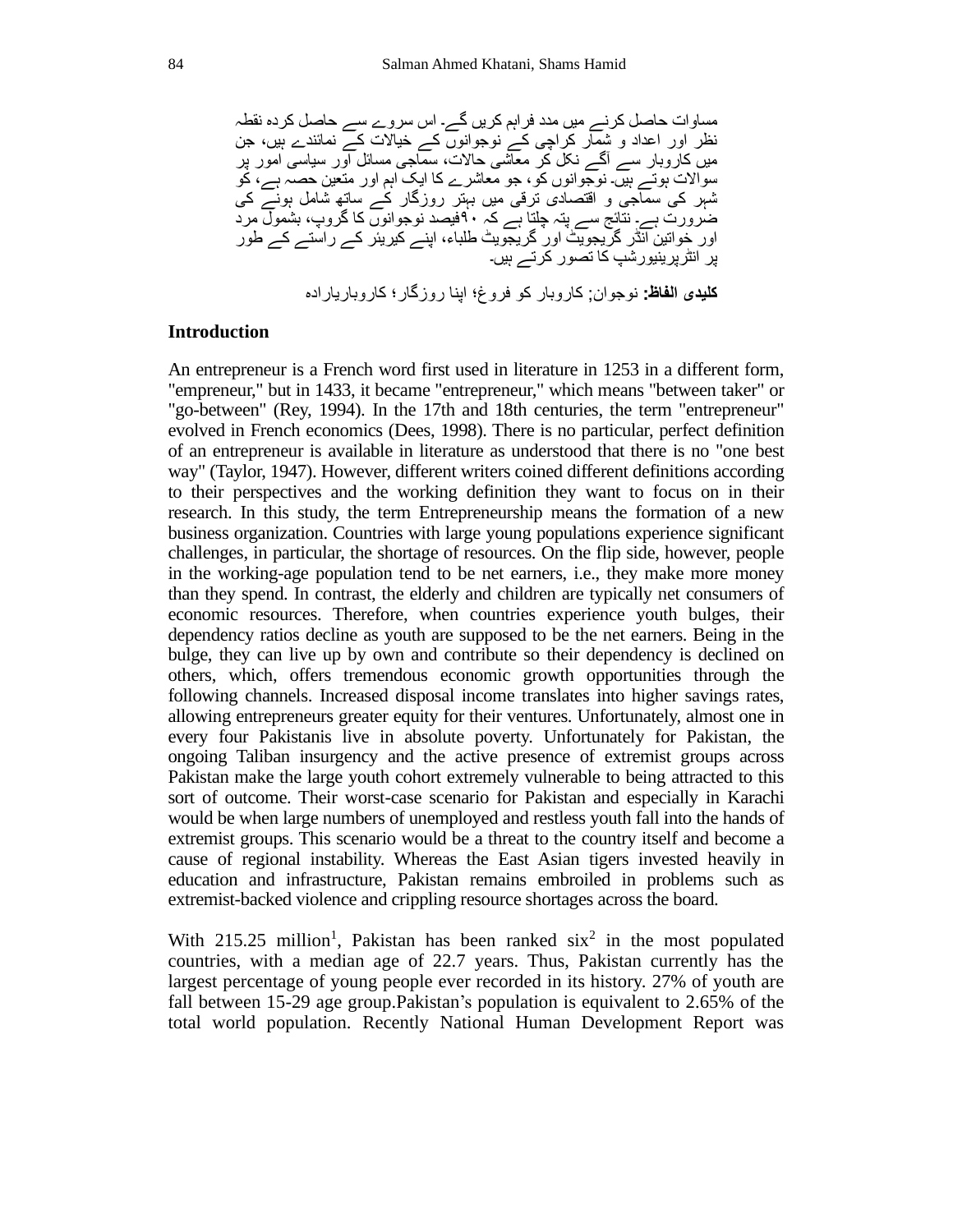originated by the United Nations Development Programme (UNDP) Pakistan. According to this report, 64 percent of the total population is under 30, while 29 percent is between  $15$  and  $29$  years<sup>3</sup>.

For attaining the purposes of this paper, the youth population in Karachi composed of the 15-29 years old age is considered. Karachi is the only metropolitan and cosmopolitan megacity of Sindh province, Pakistan, with the entitlement of the seventh populous city in the world<sup>4</sup>. Therefore, a primary objective of the survey is to assess the youth perspective on the concept, outreach, impact, and benefits of entrepreneurship, and based on their intentions and perspective about entrepreneurship. As a result, empirical base policy recommendations can be shared with policymakers to formulate youth motivating policies for Karachi's sustainable socio-economic growth.

Countries with large youth populations experience significant challenges, particularly a shortage of resources (Mason and Lee 2003; McNicoll 1984) and unemployment (Goldstone 2009). However, when countries experience youth bulges, their dependency ratios begin to decline as youth enter the workforce and become less dependent on others because the option of staying out of the workforce leads them towards non-productive-activities criminal offenses, and terrorism (Stough, 2016). Or they may opt for necessity entrepreneurship Vis selfemployment as all other options may be absent or unsatisfactory (Acs, 2006). In the traditional economic growth literature, socio-economic growth can be defined as creating flexible employment, active citizenship, services to people, safeguarding human rights, and social cooperation (Galliano, 2005).

A fundamental employment challenge in Karachi lies with the youth population. In Pakistan unemployment rate was declined to 5.79 % in Jun 2018, from the earlier published number of 5.94 % in Jun 2015<sup>5</sup>. Thus, the economy is not fully utilizing its youth potential for the development of Karachi. Therefore, a roadmap is needed to facilitate inclusive entrepreneurship for productive human resource utilization for Karachi's socio-economic development.

This paper aims to analyze the youth perspective on entrepreneurship and its potentially positive impact on youth's sustainable socio-economic development, translating into sustainable development goals for Karachi. Also, this study aims to come up with some empirical base recommendations for the government's current policymakers for eradicating poverty and reducing unemployment to achieve economic growth and social stability in the city, specifically and in the country generally. The hope is that this will help the youth population achieve more clarity about career choices and opportunities and foster economic growth and development. Furthermore, entrepreneurial intentions of youth, which are also a focus of this study, provide innovative approaches to social problems, the pursuit of financial selfsustainability, and independence from the State. In addition, entrepreneurial ventures set clear performance goals and apply proven management skills to ensure efficiency, effectiveness, and accountability (Castellani and Lora, 2014).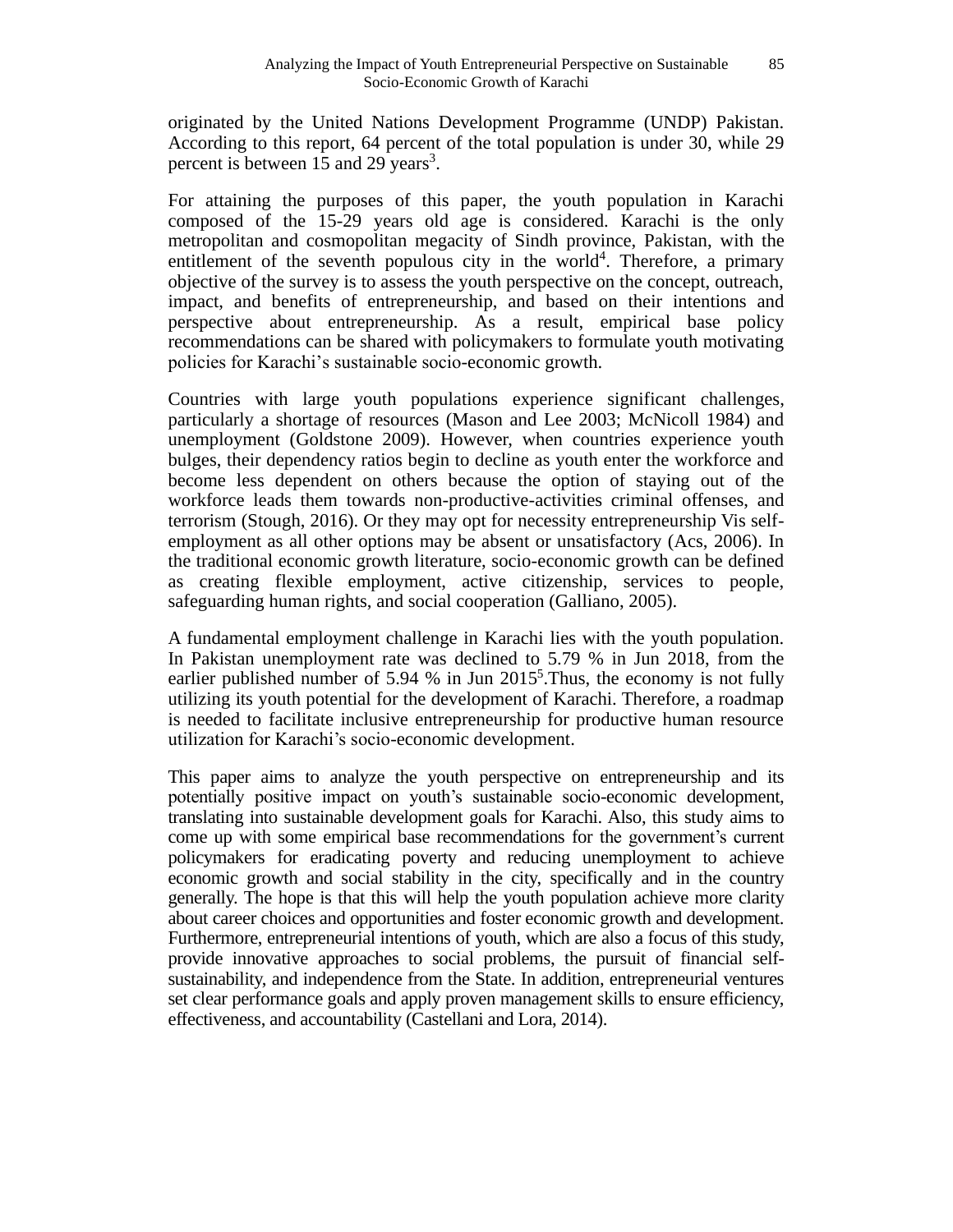In this paper, section one has demonstrated that policymaker needs to understand the lack of entrepreneurial activity in Karachi. In contrast, in section two, a literature review, the emphasis is to understand the need to fully appreciate the underlying socio-cultural, economic, and institutional factors preventing creative talent from engaging in meaningful entrepreneurship. With this framework, the survey of youth in Karachi was designed to capture all elements of this problem in methodology part section three, after which data analysis has been done in section four which would then provide enough evidence in conclusion portion section five to suggest recommendations for policymakers.

#### **Review of Literature**

In this study, the term Entrepreneurship means the formation of a new business organization. The growth of entrepreneurship is a significant contributor to the country's development. It can lead towards sustained economic development along with the rise in economic growth and employment levels. Countries with large young populations experience significant challenges, in particular, the shortage of resources. On the flip side, however, people in the working-age population tend to be net earners, i.e., they make more money than they spend. In contrast, the elderly and children are typically net consumers of economic resources. Therefore, when countries experience youth bulges, their dependency ratios decline as youth are net earners. Being in bulges, they can live up to their own and contribute, so their dependency is declined on others, which offers tremendous economic growth opportunities through the following channels. Greater disposal income translates into higher savings rates, allowing entrepreneurs greater equity for their ventures. Youth and entrepreneurship are the two most legit formulations to cater to the everchanging needs of today's mode of production. Youth always brings innovation, improvisation, and creativity into society. At the same time, businesses foster all the relevant factors for the sustainable development of people and the community to accomplish Sustainable Development Goals (SDGs). New jobs, economic wellbeing, and equal distribution of wealth for the millions could only be possible if stakeholders listen to the youth's preferred stories to cater to and resolve local and global challenges for creating green economic opportunities. Therefore, entrepreneurship is considered a vital force, especially for sustainable social and economic development in developing countries.

Observational and experiential investigations reveal that youth entrepreneurial activities can become the driving and defining force for the socio-economic development of any society (Schumpeter, 1950; Baumol, 1968, 1990; Christensen et al., 2002; and Koltai, 2016). Recently, industrialized countries like Taiwan and Malaysia have motivated and developed their youth population with an entrepreneurial approach, contributing to a rapid achievement of sustainable socio-economic growth. Schumpeter (1967) observed that emotionally and rationally intelligent entrepreneurs have a defining role in the economic ecosystem of any country. However, numerous critics have manifested for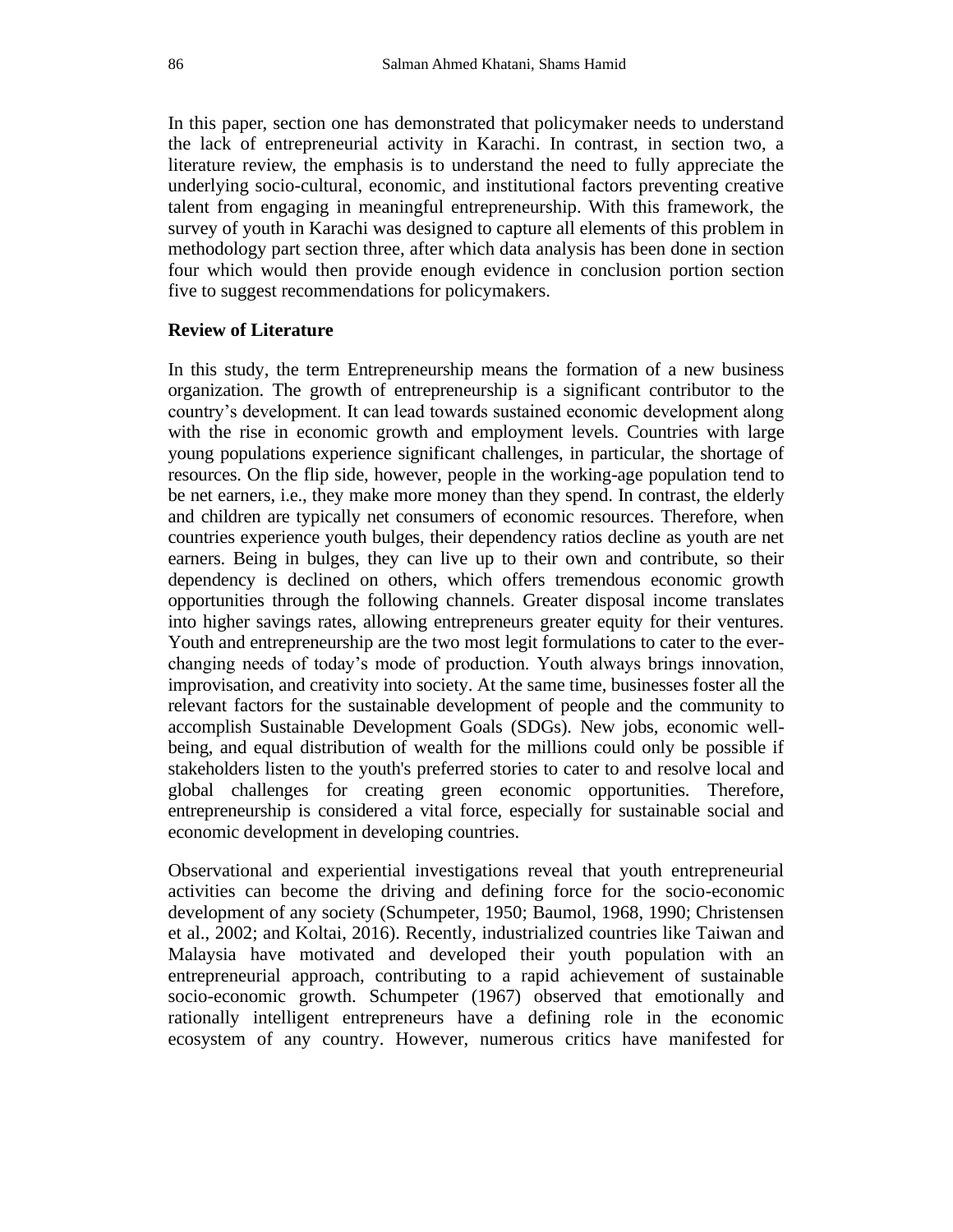sustainable economy entrepreneurship is the only solution to current disruptions (Henry et al., 2003; Gorman et al., 1997; Hisrich and Peters, 1995). Edward Lazear (2005) also emphasizes that "entrepreneurship is the single most important player in a modern economy." Based on the arguments put forth in these references, it is reasonable to assume that the entrepreneurial framework creates employment through which youth (known to be somewhat inconsistent) obtains psychological, economic, and social stability towards a secure future. Economic growth is usually accompanied by a change in attitude, innovation, creativity, and risk-taking, all of which help youths act as sensible democratic citizens and a vital source in growing the economy as productive human capital and contributing to economic sustainability (Koltai, 2016).

Research reveals that sustainable socio-economic growth can only be achieved through entrepreneurship (Lisa et al., 2016). A research study carried out by the Kauffman Foundation on MIT alumni acknowledges that university graduates generated multiple corporations that engage above a million professionals and produce yearly global sales of approximately \$2 trillion, generating the 11th largest economy among developed countries (Kauffman study, 2009). The entrepreneurial perspective of these graduates changed the traditional course of development among youth and achieved a soundtrack of socio-economic growth. As an example, we can consider Nokia, which was founded in Finland – a small country with a population of 5.5 million (about a quarter of the population of Karachi), but had exports of \$50 billion in 2010, double those of Pakistan. Just 5 million population of Singapore exports reached US\$ 557 billion contrasted to an insignificant \$31 billion for Pakistan, Singapore per capita GDP is higher than UK, USA, UK, Germany, and Japan just because of entrepreneurship (Rehman, 2016). Malaysia is one of the leading export countries of high-tech products in the Islamic world because of its start-up-friendly. This happened because of an entrepreneurial approach (Rehman, 2016) and the ecosystem for entrepreneurship that was developed there (Koltai 2016). These facts and figures exhibit the power of an entrepreneurial perspective to support and believe in sustainable socio-economic growth rapidly. For Karachi, too, entrepreneurship may be the key to success.

Hou (2010) rightly notes that the basic unemployment challenge in Pakistan is youthspecific, arguing that government interventions must seek to address broader labor market shortcomings. However, there are several pre-determinants of the growth of entrepreneurship that require investigation in the Pakistani context. It is, therefore, clear that the level of self-employment in a given society depends on socio-cultural factors such as risk aversion and level of individualism and practical and economic realities such as access to capital (Kan and Tsai 2006; Wennekers et al. 2010). Therefore, it is extremely difficult to undertake any meaningful analysis of entrepreneurship promotion without understanding the underlying socioeconomic and cultural factors that inhibit and promote self-employment. Factors such as family background, household income levels, educational attainment, and the overall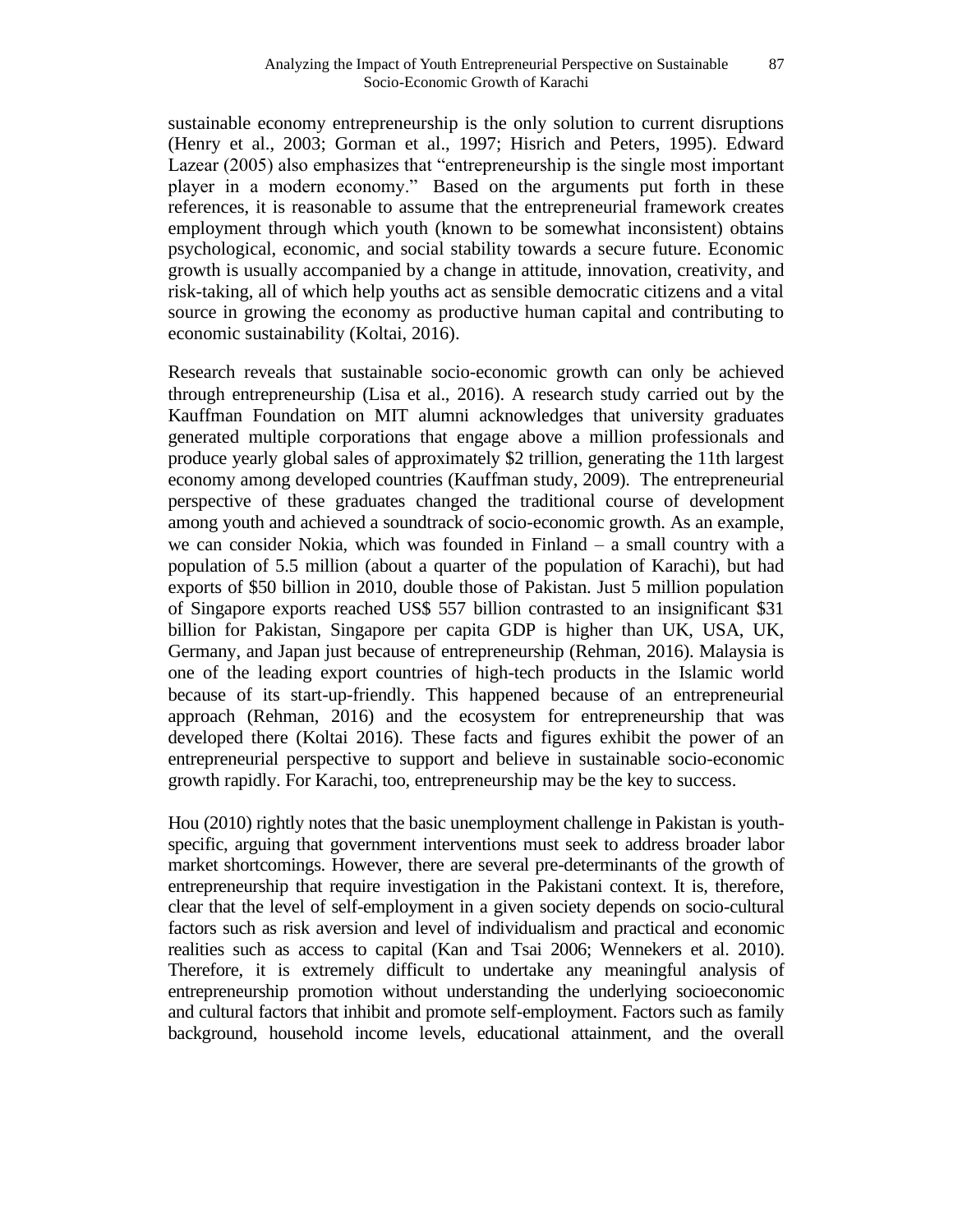institutional environment are crucial determinants of entrepreneurship, both at the micro and macro levels (Djankov et al. 2006). Since Pakistan consistently ranks among the most corrupt countries globally, the poor institutional environment creates massive hurdles in entrepreneurship. When confronted with difficulties in day-to-day dealings with the public sector, creative entrepreneurs tend to get discouraged, which lowers the rate of entrepreneurship take-up (Anokhin & Schulze 2009). In addition, cultural factors such as family orientation and reliance on patronage impact outcomes for creative entrepreneurs. In some societies, having support from an influential patron is seen as crucial for business success.

This research is concerned with the attitude of youth toward entrepreneurship. This is important because the literature supports a conclusion that youth are less inclined towards entrepreneurship because of highly uncertain conditions about the course of daily business, poor law and order, economic crises (The World Factbook, 2015). All of these contribute to uncertainty about the future of their careers and the future of the city. While Government policies do not address these concerns, government policies should monitor and evaluate a new framework that would facilitate entrepreneur education, business support, and access to resources for youth to help achieve sustainable socio-economic growth in Karachi. This is, in essence, the argument put forth by the recent literature on the importance of creating entrepreneurial ecosystems to help contribute to stable participation of youth in society and thus political stability in lagging economies (Koltai 2016 and Mason and Brown 2016).

# **Methodology**

Strata classification has been done from Karachi city considering its six cantonment and 18 administrative towns. Each town and cantonment was divided into blocks and each block comprises of 200 to 250 households, on average; every town and cantonment has different blocks sizes based on their population as recorded in the 1998 census. According to the Pakistan Bureau of Statistics (PBS), Karachi has 13,233 blocks. Systematic random sampling has been referred to select one percent sample blocks from each stratum.

Secondly, via systematic random sampling (SRS), 15 households were chosen. with a 1,980 sample of households  $(13233x 1\% = 132 x 15)$  households was designed for the Karachi Megacity Survey (KMCS). The sampling frame was set in such a way that the first sample household was chosen at random using a random number table, and the remaining households were selected based on a regular interval calculated to meet the target sample. For example, if there were total of 225 houses in a block, the calculation would be  $210/15 = 14$ ; so every 14th house was chosen based on a random starting point within the range of 1 to 14. If the random starting point was 6, then houses 6, 20, 34, 48, 52, 66, 80, 94, 108, 122, 136, 150, 164, 178, and 192 were selected. During the survey, it was found that some blocks have varying numbers of households. Some have fewer than 200 households and some have more than 300 households. In each block, a sample of 15 households was selected with SRS and a random starting point for interviews.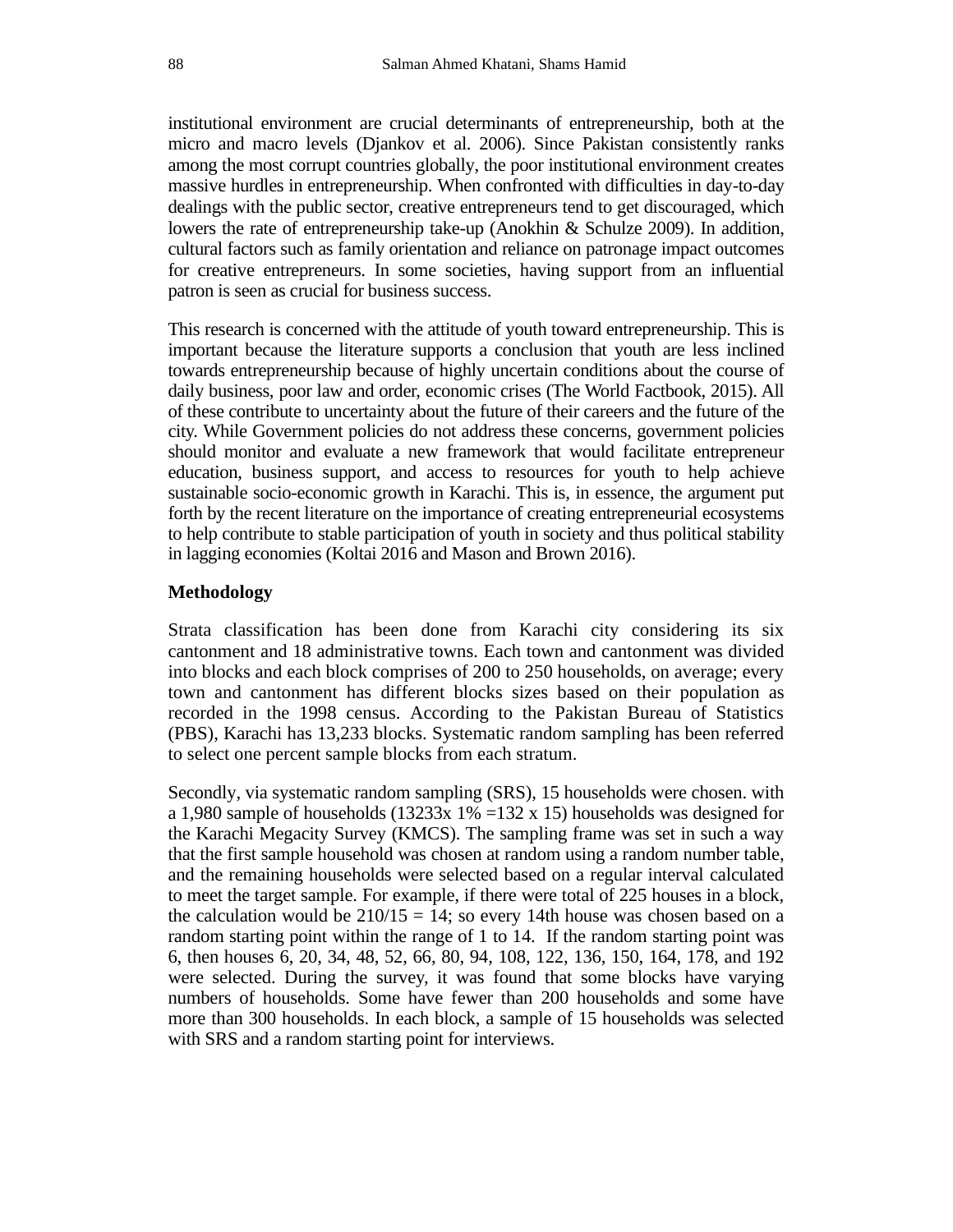The perspectives and data gained from this survey which was conducted in 2016, represent the views of Karachi's youth, with questions going beyond entrepreneurship into views on economic conditions, civic issues and political affairs. These varying perspectives allowed correlating perceptions towards entrepreneurship with related socioeconomic factors such as tolerance, individuality, risk-aversion and lack of awareness about entrepreneurship. Thus the survey was designed to address these questions within the overall framework described above.

#### **Data Analysis**

There were 3,354 youths in the surveyed households, but 665 were not available for the survey. So 2,689 composed the youth sample respondents. Among these, there were 1,487 males and 1,202 females. Here is the outlook of youth responses pertinent to this study which reveals how the youth of this city behave and think about key issues of socio-economic growth.

| Youth outlook on economic growth factors in Karachi |            |  |
|-----------------------------------------------------|------------|--|
| Youth's outlook                                     | $N = 2689$ |  |
| Gradute degree                                      | 19.3       |  |
| Unemployed but looking for work                     | 4.1        |  |
| Unemployed but not looking for work                 | 1.6        |  |
| Out of labor force                                  | 4.9        |  |
| Total not working                                   | 10.6       |  |
| Self-employed                                       | 3.8        |  |
| Lack of opportunity                                 | 90.1       |  |
| Concern for political uncertainty                   | 41.5       |  |
| Uncertainty about future (out migration)            | 30         |  |
| Active citizenship                                  | 1.2        |  |
| Social co-operation                                 | 5.3        |  |

**Table: 1**

Source: Author's Estimation

The survey data shows that 10.6% of youth are not working. Furthermore, only 3.8% are self-employed. Thus, 4.1% are unemployed, but a large percentage of youth, 6.5%, either is not looking for work or simply do nothing. Further, 19.3% of the youth cohort is composed of high school graduates. This shows that significant numbers have not graduated, which in turn shows that there is a need for their education level to increase to enable the development and availability of a more educated and skilled workforce. Additionally, 90% of the youth target audience does not see an opportunity for themselves in Karachi, which helps this study demonstrate the opinion of 30% of youth who are prompt to migrate to any country other than Pakistan. Moreover, 41% of respondents do not see certainty for their future job and business because of the volatile political conditions and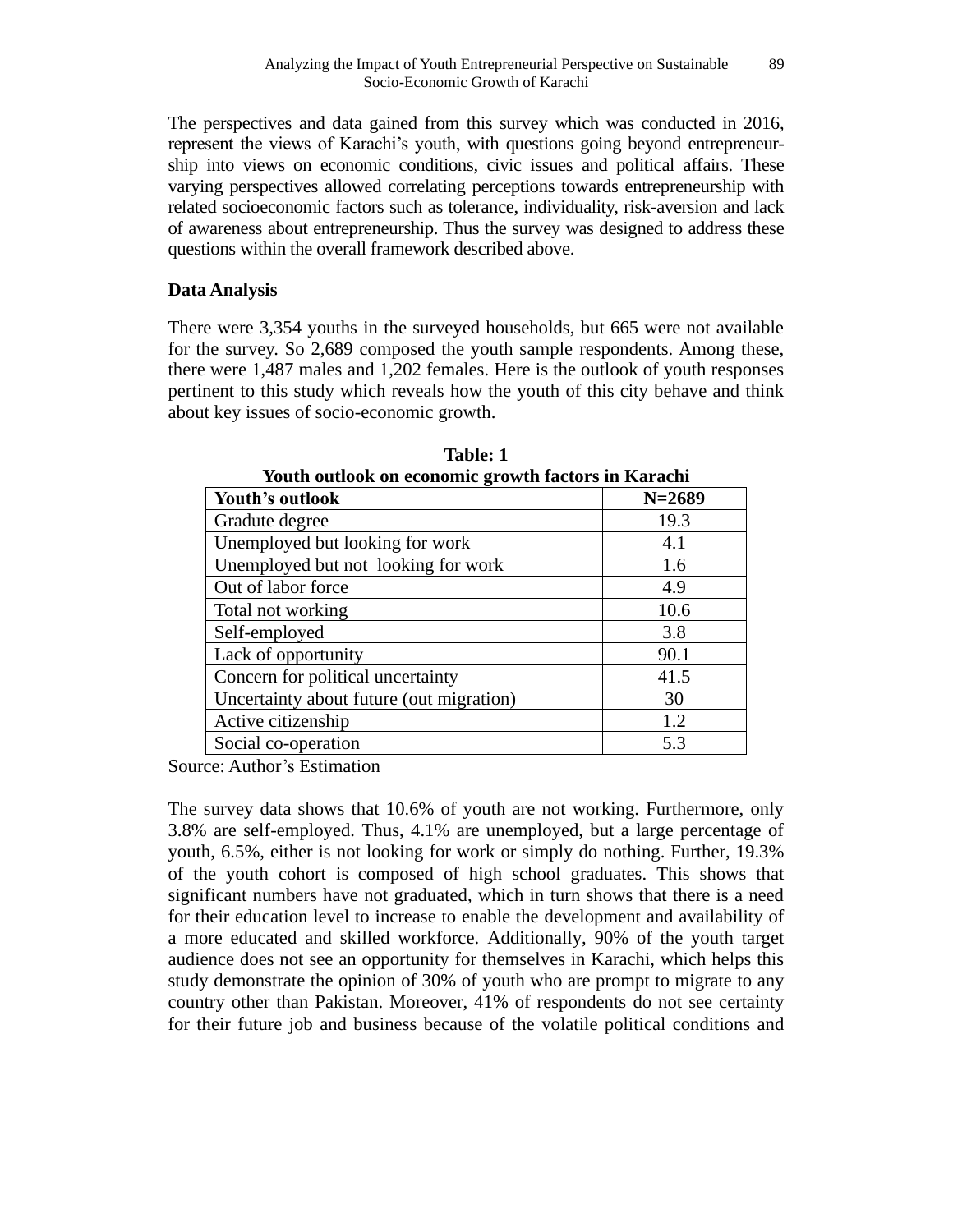undemocratic practices. For these reasons, youth are reluctant towards citizen participation and active civic duties to create social good.

# **Entrepreneurial Perspectiveof Youth in Karachi**

| Perception of youth entrepreneurship by gender  |         |        |          |
|-------------------------------------------------|---------|--------|----------|
| <b>Statements</b>                               | All $%$ | Male % | Female % |
| I run my busines                                | 9.4     | 11.6   | 6.5      |
| I believe that I have the experience            | 25.7    | 34.4   | 14.7     |
| knowledge, skill required to start a business   |         |        |          |
| I received education or training about how to   | 6.0     | 6.5    | 5.2      |
| start a business                                |         |        |          |
| I am interested in receiving training on how    | 17.9    | 22.5   | 12.1     |
| to start a business                             |         |        |          |
| I think the overall economic situation in       | 31.4    | 32.0   | 30.7     |
| Karachi will change in next five years          |         |        |          |
| I think starting one's own business is only for | 49.9    | 50.8   | 48.7     |
| rich people                                     |         |        |          |
| I think in order to succeed in one's own        | 66.3    | 70.7   | 60.9     |
| business, one needs a powerful supporter        |         |        |          |
| I want to try and start my own business, at     | 27.5    | 35.6   | 17.6     |
| least once                                      |         |        |          |

**Table: 2 Perception of youth entrepreneurship by gender** 

Source: Author's Estimation

\* Youth expressing the opinion and agreeing with the above statements

The above table no.2shows that only 9.4% of youth have managed or led a business but only 3.8% are continuing as self-employed. A total of 25.7% reported that they have the experience, skill and knowledge to start a business but 69% of these are not hopeful for the change in overall economic situation in Karachi for next five years. Just 6% of youth received training on how to start a business though 18% showed their interest for training and development so there is an opportunity for policy makers to cater to the youth cohort by providing additional vocational and public training for them, because this substantially low trend of training among youth is evidencing a failure of government policies regarding promotion of entrepreneurship through vocational training and public private partnerships. The government should recognize the fact that their allocation of resources in this particular area is not producing desired results. Despite nepotism and corruption in fund allocation by relevant authorities, still 18% of youth showed an interest in receiving entrepreneurial training and, further, a large bulge of youth, 27.5%, have a wish to start their own business at least once in their life time. Females are less inclined towards wanting these training and skill enhancements but there is a huge opportunity for policy makers to formulate awareness programs.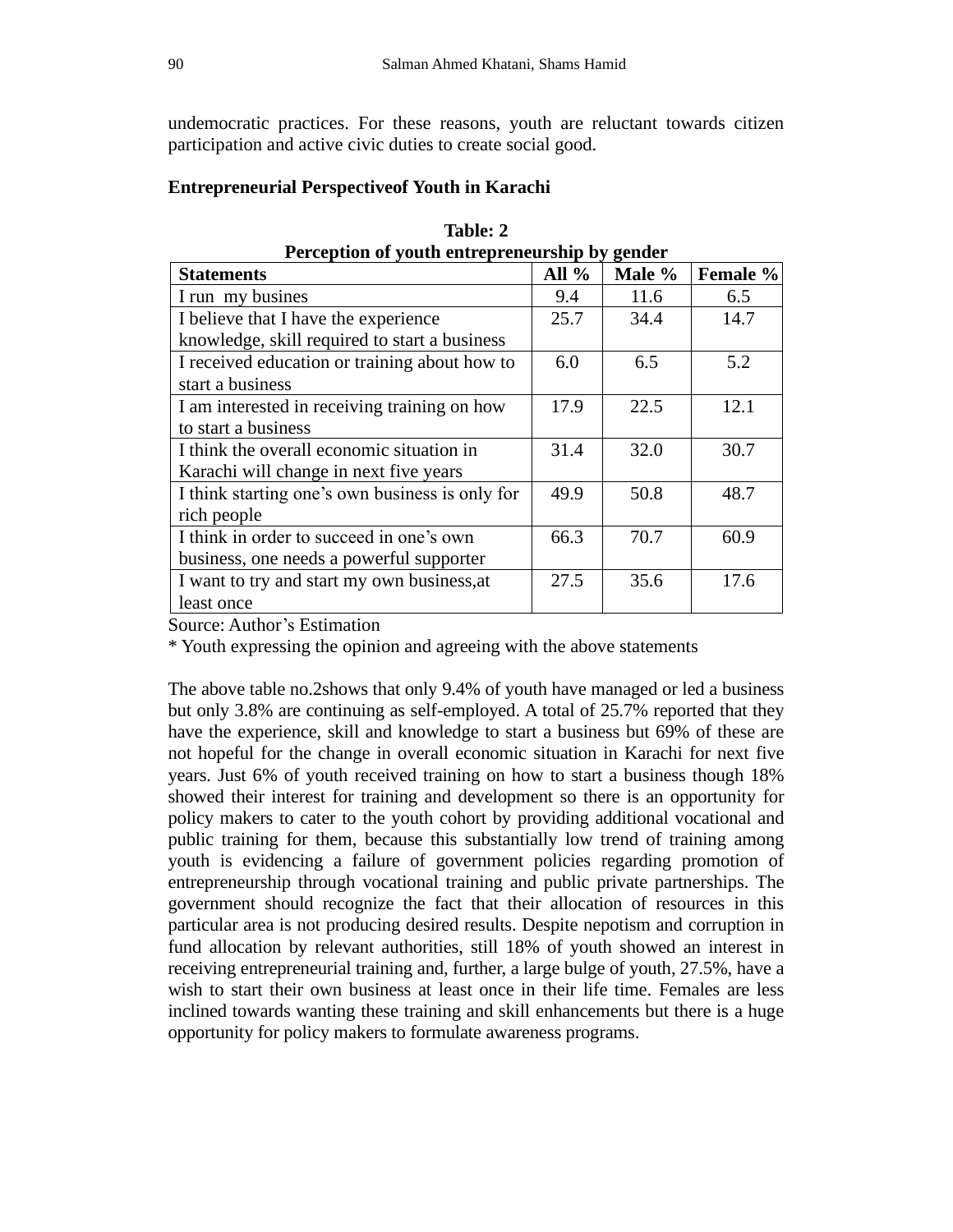There are perceptions among youth that appear to act as barriers to entrepreneurship that need to be addressed promptly because 50% of youth respondents perceive that business is only for rich people to lead, and 66% think that to succeed in business, one always needs a powerful financial supporter. These are key areas where policymakers need to focus on how they can formulate proficient and effective channels for resource distribution, policies and accountability for equity, equal chances for funding to deserving individuals to ensure that efficiency, effectiveness, and accountability will grow among the youth population in Karachi.

# **Factors Impacting Entrepreneurship as a Career Path**

Percentages of youth that considered entrepreneurship a career path (or not) based on the following characteristics are examined here where  $N=1996$  excluding responses with don't know responses.

| <b>Factors Impacting Entrepreneurship as a Career Path</b> |                       |                  |
|------------------------------------------------------------|-----------------------|------------------|
| Factors impacting                                          | Do not Consider       | Do Consider      |
| Entrepreneurship                                           | Entrepreneurship as a | Entrepreneurship |
|                                                            | career path           | as a career path |
| *Gender                                                    |                       |                  |
| Female                                                     | 14.5                  | 85.5             |
| Male                                                       | 8.7                   | 91.3             |
| <i><b>*Education</b></i>                                   |                       |                  |
| Under graduate                                             | 11.1                  | 89.9             |
| Graduate                                                   | 10.6                  | 89.4             |
| **Training in                                              |                       |                  |
| <b>Entrepreneurship</b>                                    |                       |                  |
| None Received                                              | 74.1                  | 25.9             |
| Yes                                                        | 44.8                  | 55.2             |
| *** Knowledge for                                          |                       |                  |
| Entrepreneurship                                           |                       |                  |
| No Knowledge or Skills                                     | 71.2                  | 28.8             |
| Yes                                                        | 40.0                  | 60.0             |

**Table: 3**

Source: Author's Estimation

\*Q- In your opinion how attractive is a career for you as Founder of a company?

\*\*Q- Do you agree with the statement "I often think about ideas and ways to start a business?"

\*\*\*Q- Do you agree with the statement "I want to try and start my own business, at least once?"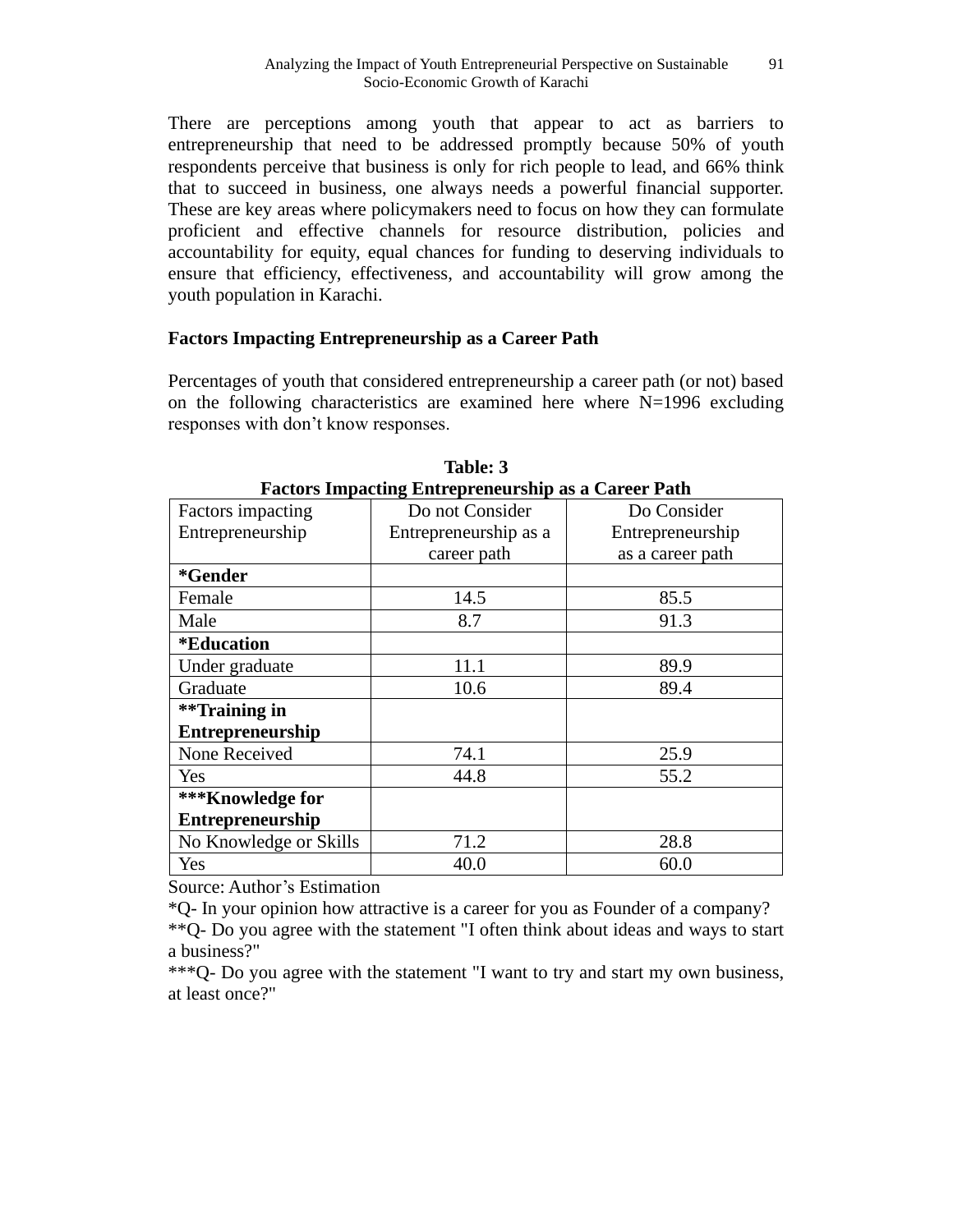After analyzing this table no.3, one observes that 9 out of 10 youth want to become entrepreneurs in Karachi. About 90% of the youth cohort, both male and female, undergraduate and graduate envision considering entrepreneurship as their career path. Unfortunately, this has not occurred in many cases. These figures are just wishes or dreams indicating that youths want to be founders of a company or they want to choose a career path as an entrepreneur, but in reality, they are fulltime employed (23.3 %), part-time employed (1.8%), doing housework (26.4%); 10.6% are not in the workforce, 34% are studying, and only 3.8% accomplish their dream of being self-employed. Other than self-employed, most of the rest face employment in environments of mal-administration and bad government because policymakers are not incorporating favorable factors via policy which enhances youths' ability to grasp entrepreneurial opportunities. The data shows that respondents who received education or training with knowledge, skill, and experience required to start a business are more inclined towards entrepreneurship (or self-employment) as compared to others. Under the circumstances, it is time to expand entrepreneurial education and training as prepared and skilled youths are more inclined towards entrepreneurship as a career trajectory.

#### **Economic factorsand Self-employment**

| <b>Economic consequences of self-employability</b> |                 |                      |  |
|----------------------------------------------------|-----------------|----------------------|--|
| <b>Economic factors</b>                            | <b>Employed</b> | <b>Self-Employed</b> |  |
| Household Size - small                             | 50.9            | 33.9                 |  |
| medium                                             | 43.5            | 59.1                 |  |
| Large                                              | 5.6             | 7.1                  |  |
| Own Assets                                         | 20.6            | 36.2                 |  |
| Computuer/laptop/Lablet                            | 44.8            | 64.7                 |  |
| Perception of respondents                          |                 |                      |  |
| Karachi's economic situatin will change in         | 33.2            | 30.9                 |  |
| next five years                                    |                 |                      |  |
| Overall Pakistan's economic situatin will          | 28.5            | 32.7                 |  |
| change in next five years                          |                 |                      |  |
| Themslef                                           | 43.9            | 58.2                 |  |

**Table: 4**

Source: Author's Estimation

Self-employed people are more inclined to fulfill the criteria of the above definition of socio-economic growth in their lives as they seem to enjoy more economic benefits and growth than a life of employees working for others. Of course, these are the consequences of self-employability.Namely, that selfemployed youth are more optimistic about their career development, the economic situation of city and country as well because being an entrepreneur one has to prepare himself to react positively to any unseen event or crisis as well as risk-taking and crisis management which are key characteristics of self-employed persons (Table no 4 and 5).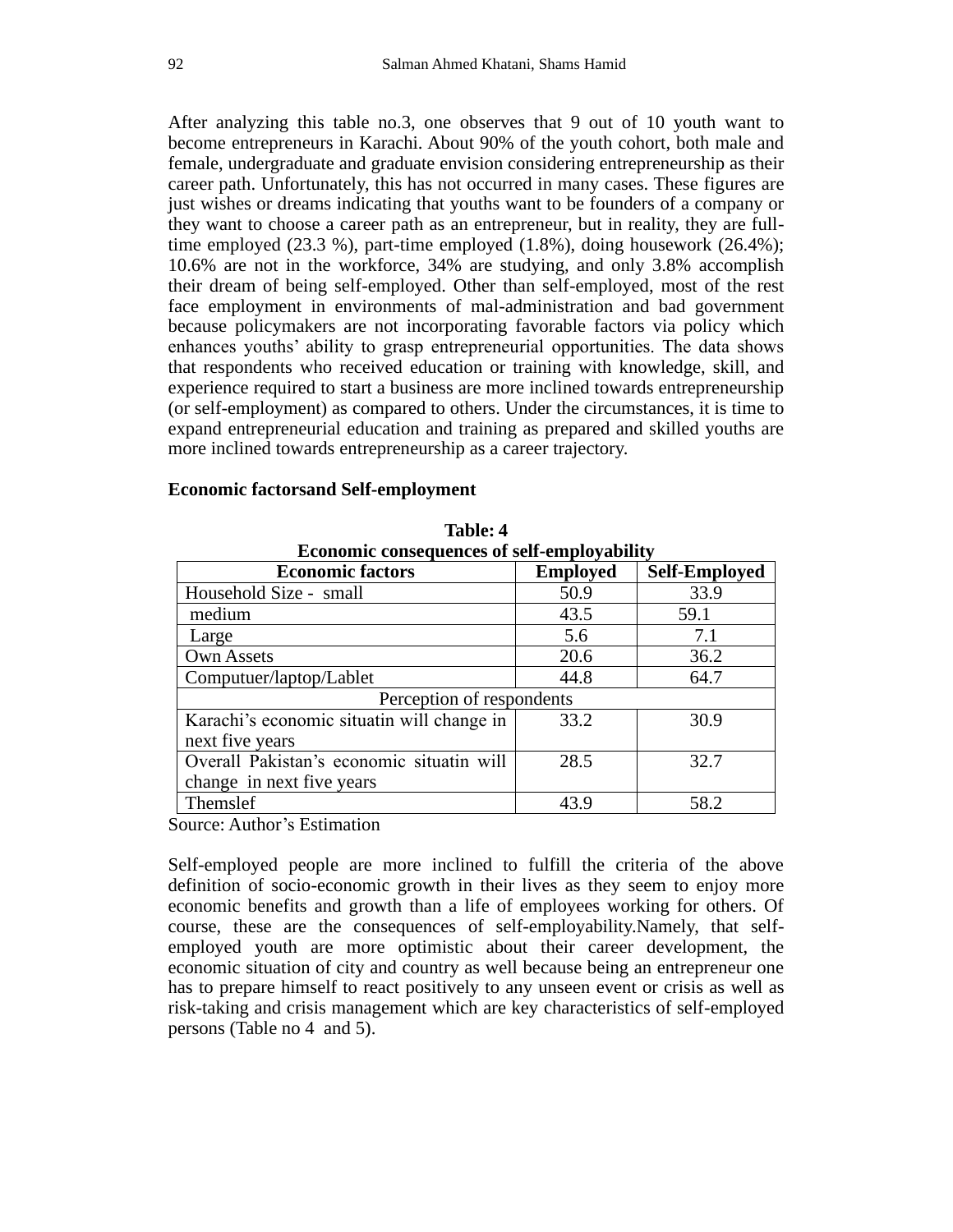# **Civic Engagement and Self-Employment**

For socio economic growth in any society active citizenship, democratic thought process and participation in civic engagement are the key factors to be practiced and self-employed youth are far better in these attributes as compared to employed youth because the self-employed must take care of the responsibilities of his company, staff, and their rights, which makes a self-employed person more optimistic, positive, innovative and social contributor.

| Civicattributes of self-employed v/s emploed youth |                 |                      |
|----------------------------------------------------|-----------------|----------------------|
| <b>Civic Engagement</b>                            | <b>Employed</b> | <b>Self-Employed</b> |
| Cast vote in last Election                         | 45.5            | 53.6                 |
| Active citizenship                                 |                 |                      |
| New Business aren't welcome in society             | 90.4            | 9.6                  |
|                                                    |                 |                      |

| Table: 5                                           |
|----------------------------------------------------|
| Civicattributes of self-employed v/s emploed youth |

Source: Author's Estimation

# **Conclusions**

This paper presents an analysis and results of the survey data for the youths in the sample. The study is quantitative as well as descriptive and interpretive. The analysis examines the youth perspective on entrepreneurship and its related benefits and for a sustainable socio-economic city. About 7million youth in Karachi are the target group for the study. This study presents the youths' outlook in the survey represented by their responses to the survey questionnaire. Results show that 9 out of 10 (90 % of the youth survey cohort) Karachi youths want to become entrepreneurs. Furthermore, about 90% of the youth cohort, including male and female, undergraduate and graduate enrolled students envision considering entrepreneurship as their career path. Furthermore, data shows that respondents who received education or training, have the knowledge, skill, and experience required to start a business are more inclined towards entrepreneurship (or self-employment) as compared to others.

# **Recommendations**

Policymakers need to focus on the following concerns: Government policies should monitor and evaluate the existing entrepreneurial policy framework that would facilitate entrepreneur education, business support, and access to resources for youth to help achieve sustainable socio-economic growth in Karachi.

• Policymakers need to create a new regulatory framework for reducing systemic unemployment, improving economic development and selfemployment based on entrepreneurial education as a youth show strong interest in training and development for entrepreneurship and have a desire to start a business once in their life, that help guide the creation of a more effective entrepreneurship ecosystem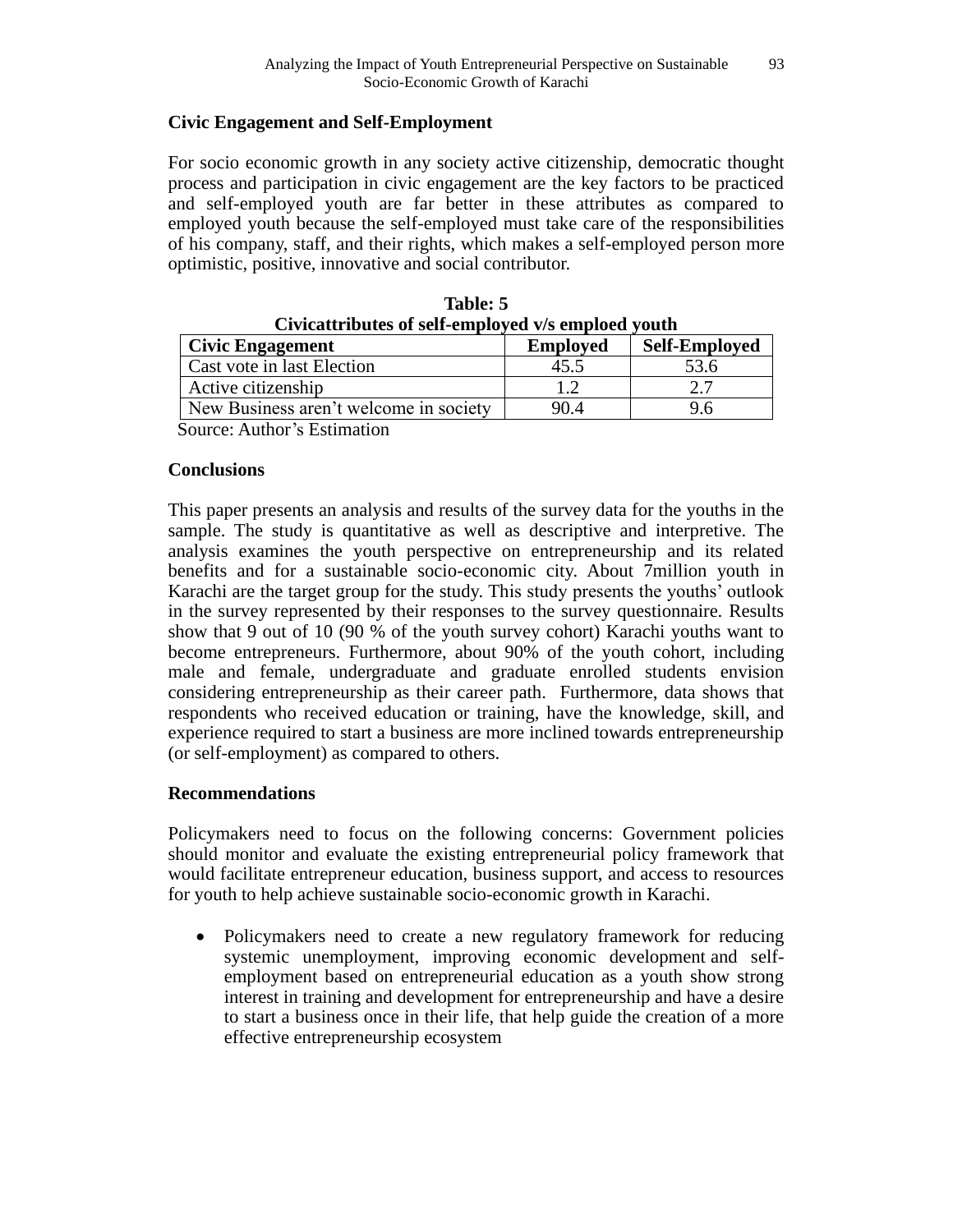- A Graduate level degree program in entrepreneurship needs to be initiated in business and other schools to provide teachers for fulfilling the educational gap between youthful ambitions and envisioned occupations.
- The entrepreneurial perspective of graduates can change the traditional course of development among youth and help achieve a sound track record of socio-economic growth for them and Karachi.

# **References**

- Acs, Z. (2006). How is entrepreneurship good for economic growth?. Innovations, 1(1), 97-107.
- Anokhin, Sergey, and William S. Schulze. 2009. "Entrepreneurship, Innovation, and Corruption." Journal of Business Venturing 24 (5) (September): 465– 476. doi:10.1016/j.jbusvent.2008.06.001.
- Baumol, W. J. (1968). Entrepreneurship in economic theory. The American economic review, 58(2), 64-71.
- Castellani, F., & Lora, E. (2014). Is entrepreneurship a channel of social mobility in Latin America?. Latin american journal of economics, 51(2), 179-194.
- Christensen, C., Johnson, M. and Rigby, D. (2002). Foundations for growth. Sloan Management Review, 43(3), 22-32.
- Djankov, Simeon, Yingyi Qian, Gérard Roland, and Ekaterina Zhuravskaya. 2006. "Entrepreneurship in China and Russia Compared." Journal of the European Economic Association 4 (2-3): pp.352–365.
- Dees, J.G. (1998). The meaning of "social entrepreneurship." Comments and suggestions contributed from the Social Entrepreneurship Founders Working Group. Durham, NC: Center for the Advancement of Social Entrepreneurship, Fuqua School of Business, Duke University.
- Economic survey of Pakistan 2015-2016,http://budget.par.com.pk/tag/economicsurvey-2015-16.
- Galliano, R. (2003). Social economy entrepreneurship and local development. Asan-Eurada. Available from. .
- Goldstone, J.A. (2009) The New Population Time Bomb: The Four Megatrends That Will Change the World, Foreign Affairs, 89(1), 31-43
- Gorman, G., Hanlon, D. and King, W. (1997).Some research perspectives on entrepreneurship education, enterprise education and education for small business management: a ten year literature review. International Small Business Journal, 15(3),56-78.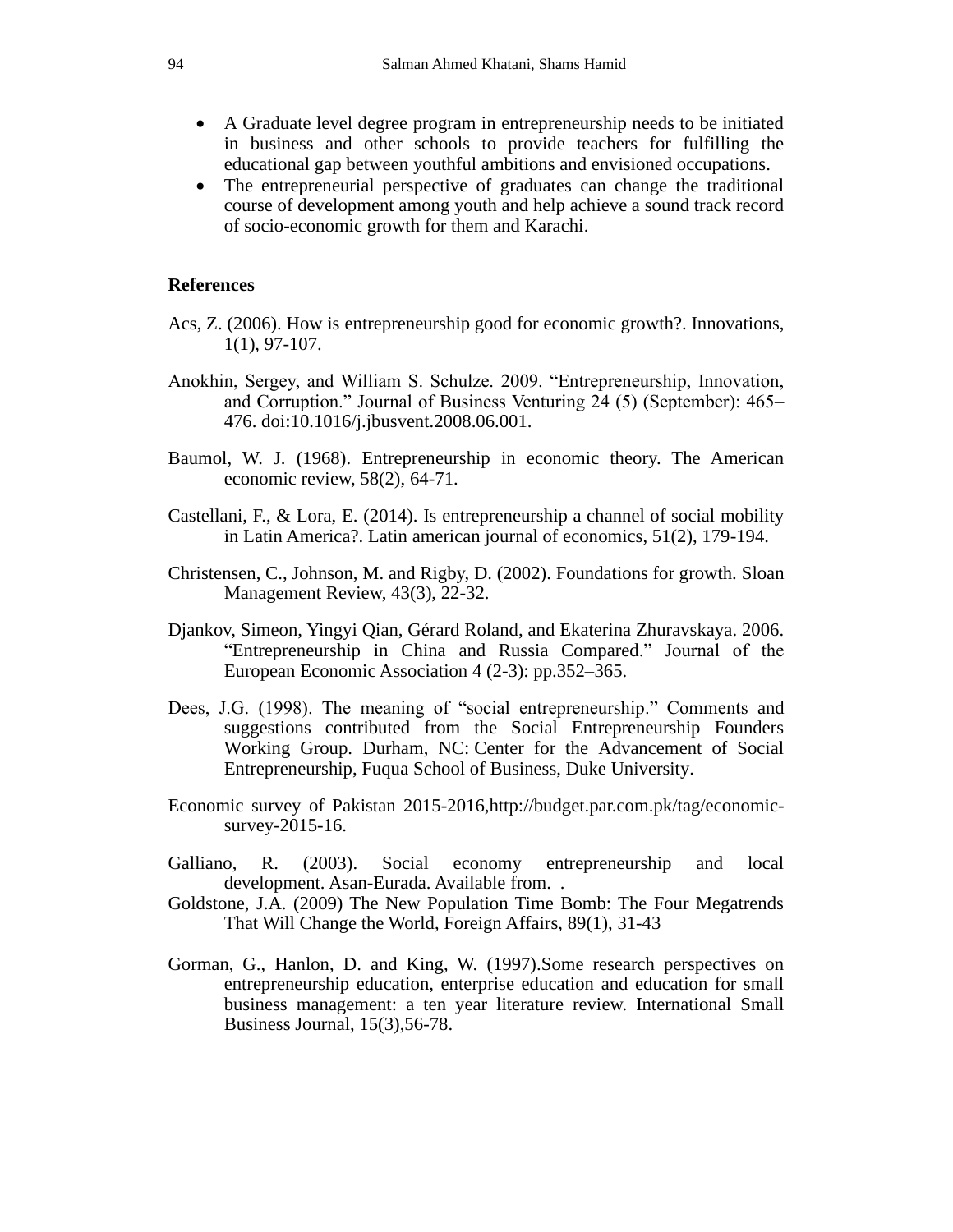- Hill, H.C. & Leitch, F. C. (2003).Developing a coherent enterprise support policy: a new challenge for governments. Environment and Planning C: Government and Policy, 21(1),3-19.
- Hisrich, R.D. and Peters, M.P. (1995), Entrepreneurship: Starting, Developing and Managing a New Enterprise, 3rd ed., Irwin, Chicago, IL.
- Hou, X. (2010). Challenges for youth employment in Pakistan: are they youthspecific?. The Pakistan Development Review, 193-212.
- Kan, K., & Tsai, W. D. (2006). Entrepreneurship and risk aversion. Small business economics, 26(5), 465-474.
- Kauffman Study, (2009) [,http://newsoffice.mit.edu/2009/kauffman-study-0217.](http://newsoffice.mit.edu/2009/kauffman-study-0217)
- Koltai, S. R. (2016). *Peace through entrepreneurship: Investing in a startup culture for security and development*. Brookings Institution Press.
- Lazear, E. P. (2004). Balanced skills and entrepreneurship. *American Economic Review*, *94*(2), 208-211.
- Mason, C., & Brown, R. (2014). Entrepreneurial ecosystems and growth oriented entrepreneurship. *Final report to OECD, Paris*, *30*(1), 77-102.
- Mason et al. (2003). Reform and Support Systems for the Elderly in Developing Countries: Capturing the Second Demographic Dividend. www2.hawaii.edu/ ~amason/Research/MasonLeeBeijing4a.pdf.
- McNicoll, G. (1984). Consequences of rapid population growth: An overview and assessment. Population and development review, 177-240.
- Ministry of Planning Commission (2015) Labour, employment and skill development,Ministry of Planning Comission,Annual report, 2015. [www.pc.gov.pk/wp-content/uploads/2015/11/Ch7-Labour-employment2.pdf.](http://www.pc.gov.pk/wp-content/uploads/2015/11/Ch7-Labour-employment2.pdf)
- Ministry of Youth Affairs Islamabad, National Youth Policy (2008). http://www.moya.gov.pk/files/Year\_Book\_2008-09.htm
- NIPS (National Institute of Population Studies) (2015), Islamabad. <http://www.nips.org.pk/>
- Rehman A.U. (2016), The News, http://www.thenews.com.pk/print/97196-Investin-education),http://www.thenews.com.pk/print/75179-pakistans-futureinnovation,http://www.thenews.com.pk/print/67850-imperatives-for-